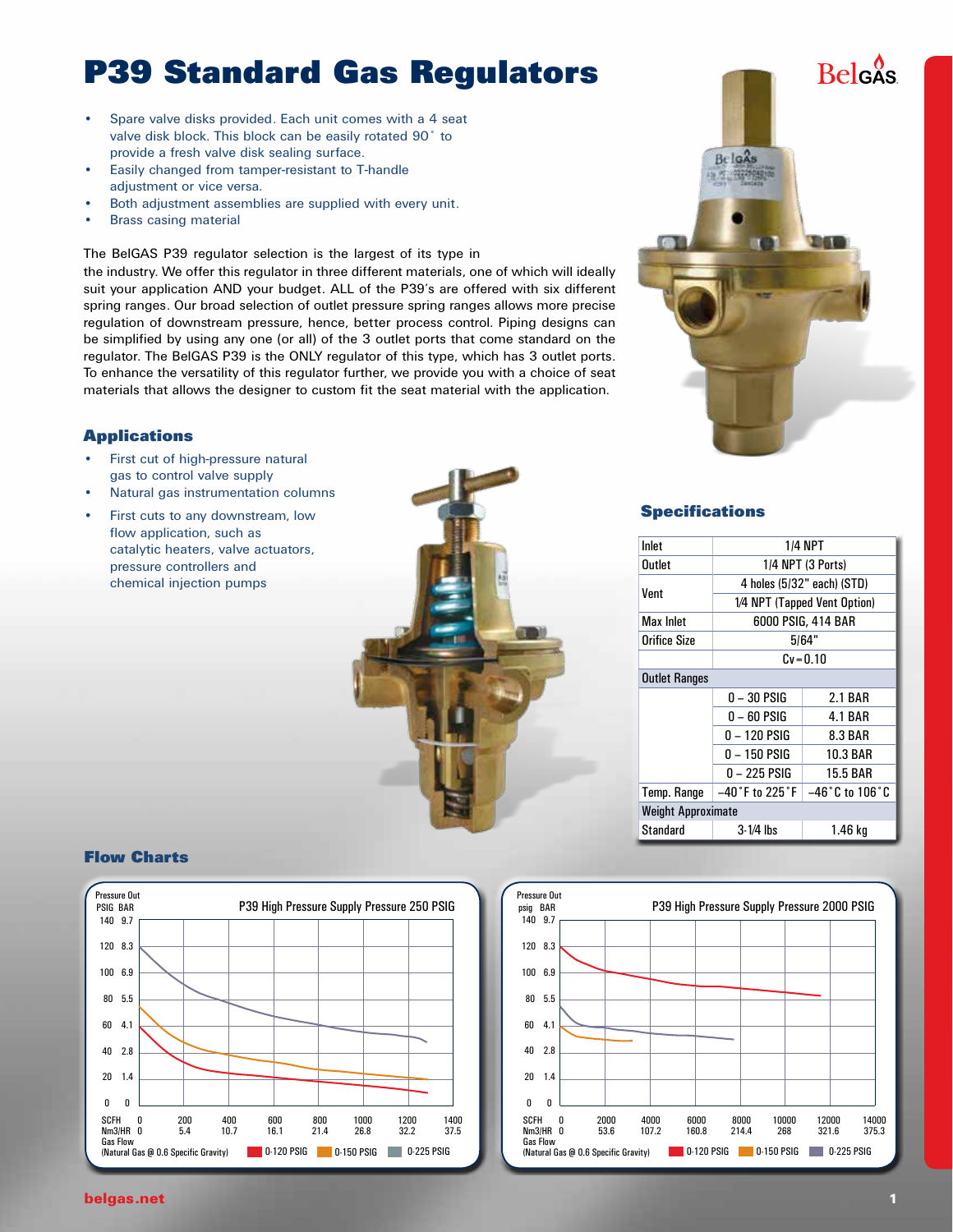### **P39 Standard Part Matrix**



## **Materials of Construction**

| <b>Brass Unit</b>             |                                        |  |  |  |  |  |  |
|-------------------------------|----------------------------------------|--|--|--|--|--|--|
| Body, Bonnet, Bottom Plug     | <b>Brass</b>                           |  |  |  |  |  |  |
| <b>Tamper Resistant Cover</b> | <b>Brass</b>                           |  |  |  |  |  |  |
| Diaphragm                     | 302 Stainless                          |  |  |  |  |  |  |
| Seals                         | <b>TFE. Nitrile</b>                    |  |  |  |  |  |  |
| <b>Valve Spring</b>           | 17-7 <sup>PH</sup> Stainless Steel     |  |  |  |  |  |  |
| <b>Range Spring</b>           | <b>Spring Steel, Chrome</b><br>Silicon |  |  |  |  |  |  |
| <b>Seat Material</b>          | Nylon or TFE                           |  |  |  |  |  |  |



### **P39 Standard Dimensions**

| <b>Dimensions Table</b>                                              | A      | R    | C    | n    |      |
|----------------------------------------------------------------------|--------|------|------|------|------|
| P39 w/T-Handle<br>0.30, 0.60.                                        | mm     | 156  | 58   | 85   | 64   |
| 0.120, 0.150,<br>0-225 PSIG range                                    | inches | 6.14 | 2.3  | 3.33 | 2.50 |
| P39 w/Allen Head<br>0.30, 0.60.<br>0.120, 0.150,<br>0-225 PSIG range | mm     | 150  | 58   | 85   | 19   |
|                                                                      | inches | 5.90 | 2.30 | 3.33 | 0.75 |





### **Ports**

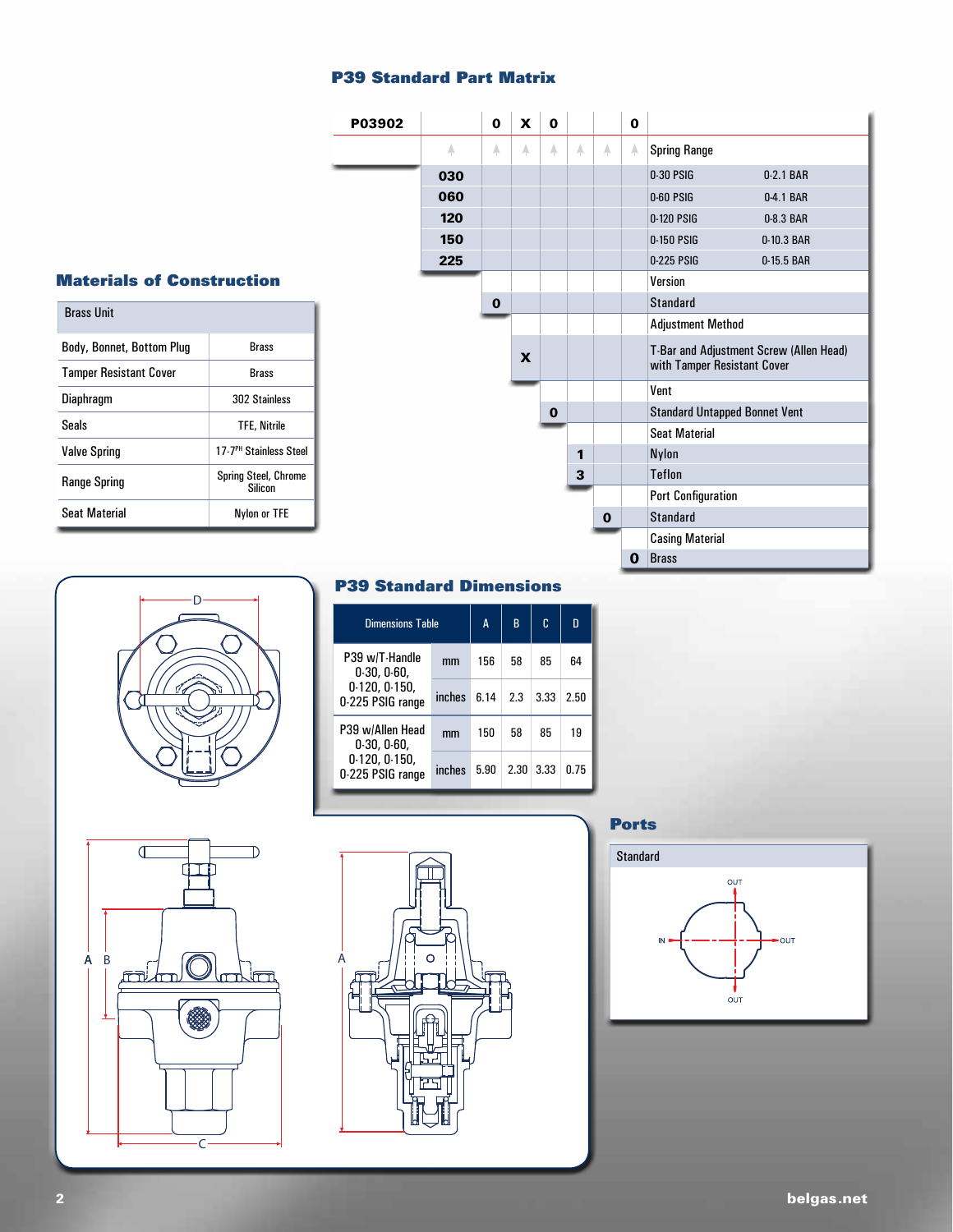# **P39 Special Build Gas Regulators**

P03902

## **Belgas**

### **Specials include these models:**

- 500 PSI Outlet
- Dual Inlet Ports
- Nickel Plated and Stainless Steel
- Tapped Vent Models
- (Standard on all Stainless Steel units)
- Stainless Steel Version complies with NACE MR0175



## **Applications**

- First cut of high-pressure natural gas to control valve supply
- Natural gas instrumentation columns
- First cuts to any downstream, low flow application, such as catalytic heaters, valve actuators, pressure controllers and chemical injection pumps

### **Materials of Construction**

| <b>Brass Unit</b>                       |                                                       |
|-----------------------------------------|-------------------------------------------------------|
| Body, Bonnet,<br><b>Bottom Plua</b>     | Brass                                                 |
| <b>Tamper</b><br><b>Resistant Cover</b> | Brass                                                 |
| Diaphragm                               | 302 Stainless                                         |
| <b>Seals</b>                            | <b>TFE. Nitrile</b>                                   |
| <b>Valve Spring</b>                     | 17-7 <sup>PH</sup> Stainless Steel                    |
| <b>Range Spring</b>                     | Spring Steel, Chrome Silicon                          |
| <b>Seat Material</b>                    | Nylon or TFE                                          |
| <b>Nickel Plated Unit</b>               |                                                       |
| Body, Bonnet,<br><b>Bottom Plug</b>     | <b>Nickel Plated Brass</b>                            |
| <b>Tamper Resistant</b><br>Cover        | <b>Nickel Plated Brass</b>                            |
| Diaphragm                               | <b>302 Stainless Steel</b>                            |
| <b>Seals</b>                            | <b>TFE. Nitrile</b>                                   |
| <b>Valve Spring</b>                     | 17-7 <sup>PH</sup> Stainless Steel<br>(Nickel Plated) |
| <b>Range Spring</b>                     | Spring Steel or Chrome Silicon                        |
| <b>Seat Material</b>                    | Nylon or PTFE (316 SS Block)                          |
| <b>Stainless Steel Unit</b>             |                                                       |
| Body, Bonnet,<br><b>Bottom Plua</b>     | 316 Stainless Steel                                   |
| Tamper<br><b>Resistant Cover</b>        | 316 Stainless Steel                                   |
| Diaphragm                               | Monel 400                                             |
| <b>Seals</b>                            | <b>TFE, Neoprene</b>                                  |
| <b>Valve Spring</b>                     | MP35N (UNS30035)                                      |
| <b>Range Spring</b>                     | <b>Spring Steel</b>                                   |
| <b>Seat Material</b>                    | Nylon or PTFE (316 SS block)                          |
|                                         | Only the P39SS Conforms to NACE MR0175                |

| A.  | A | A        | A           | A | A        | A | <b>Spring Range</b>                          |              |                                                      |  |  |
|-----|---|----------|-------------|---|----------|---|----------------------------------------------|--------------|------------------------------------------------------|--|--|
| 030 |   |          |             |   |          |   | 0-30 PSIG                                    | $0.2.1$ BAR  |                                                      |  |  |
| 060 |   |          |             |   |          |   | $0-60$ PSIG                                  | 0-4.1 BAR    |                                                      |  |  |
| 120 |   |          |             |   |          |   | 0-120 PSIG                                   | 0-8.3 BAR    |                                                      |  |  |
| 150 |   |          |             |   |          |   | 0-150 PSIG                                   | 0-10.3 BAR   |                                                      |  |  |
| 225 |   |          |             |   |          |   | 0-225 PSIG                                   | $0-15.5$ BAR |                                                      |  |  |
| 500 |   |          |             |   |          |   | 0-500 PSIG                                   | 0-34.5 BAR   |                                                      |  |  |
|     |   |          |             |   |          |   | <b>Versions</b>                              |              |                                                      |  |  |
|     | 0 |          |             |   |          |   | <b>Standard</b>                              |              |                                                      |  |  |
|     | 3 |          |             |   |          |   | PED (for EU)                                 |              | *Not available                                       |  |  |
|     | 4 |          |             |   |          |   | ENVIRO-Cap* (Water<br>Jacket)                |              | in Stainless Steel                                   |  |  |
|     |   |          |             |   |          |   | <b>Adjustment Method</b>                     |              |                                                      |  |  |
|     |   | $\bf{0}$ |             |   |          |   | T-Bar                                        |              |                                                      |  |  |
|     |   | 1        |             |   |          |   | <b>Adiustment Screw</b><br>(Allen Head) with |              |                                                      |  |  |
|     |   |          |             |   |          |   | <b>Tamper Resistant Cover</b>                |              |                                                      |  |  |
|     |   |          |             |   |          |   | <b>Vent Options</b>                          |              |                                                      |  |  |
|     |   |          | $\mathbf 0$ |   |          |   | <b>Standard Bonnet</b>                       |              | *Not available in                                    |  |  |
|     |   |          |             |   |          |   |                                              |              | Brass or Nickel 500<br>PSIG units.<br>Tapped vent is |  |  |
|     |   |          | 1           |   |          |   | Tapped Vent Bonnet*                          |              |                                                      |  |  |
|     |   |          |             |   |          |   |                                              |              | standard on all                                      |  |  |
|     |   |          |             |   |          |   | <b>Seat Material</b>                         |              | <b>Stainless Steel units.</b>                        |  |  |
|     |   |          |             | 1 |          |   | <b>Nylon</b>                                 |              |                                                      |  |  |
|     |   |          |             | 3 |          |   | Teflon (Brass units only)                    |              | *Nickel and Stainless<br>Steel only                  |  |  |
|     |   |          |             | 4 |          |   | PTFE <sup>*</sup>                            |              |                                                      |  |  |
|     |   |          |             |   |          |   | <b>Port Configuration</b>                    |              | **Not available                                      |  |  |
|     |   |          |             |   | $\bf{0}$ |   | Standard                                     |              |                                                      |  |  |
|     |   |          |             |   | 1        |   | Dual Inlet**                                 |              | in Stainless Steel                                   |  |  |
|     |   |          |             |   |          |   | <b>Casing Material</b>                       |              |                                                      |  |  |
|     |   |          |             |   |          |   | <b>O</b> Brass                               |              |                                                      |  |  |
|     |   |          |             |   |          |   | 1 Electroless Nickel                         |              |                                                      |  |  |
|     |   |          |             |   |          |   | 2 Stainless Steel                            |              |                                                      |  |  |